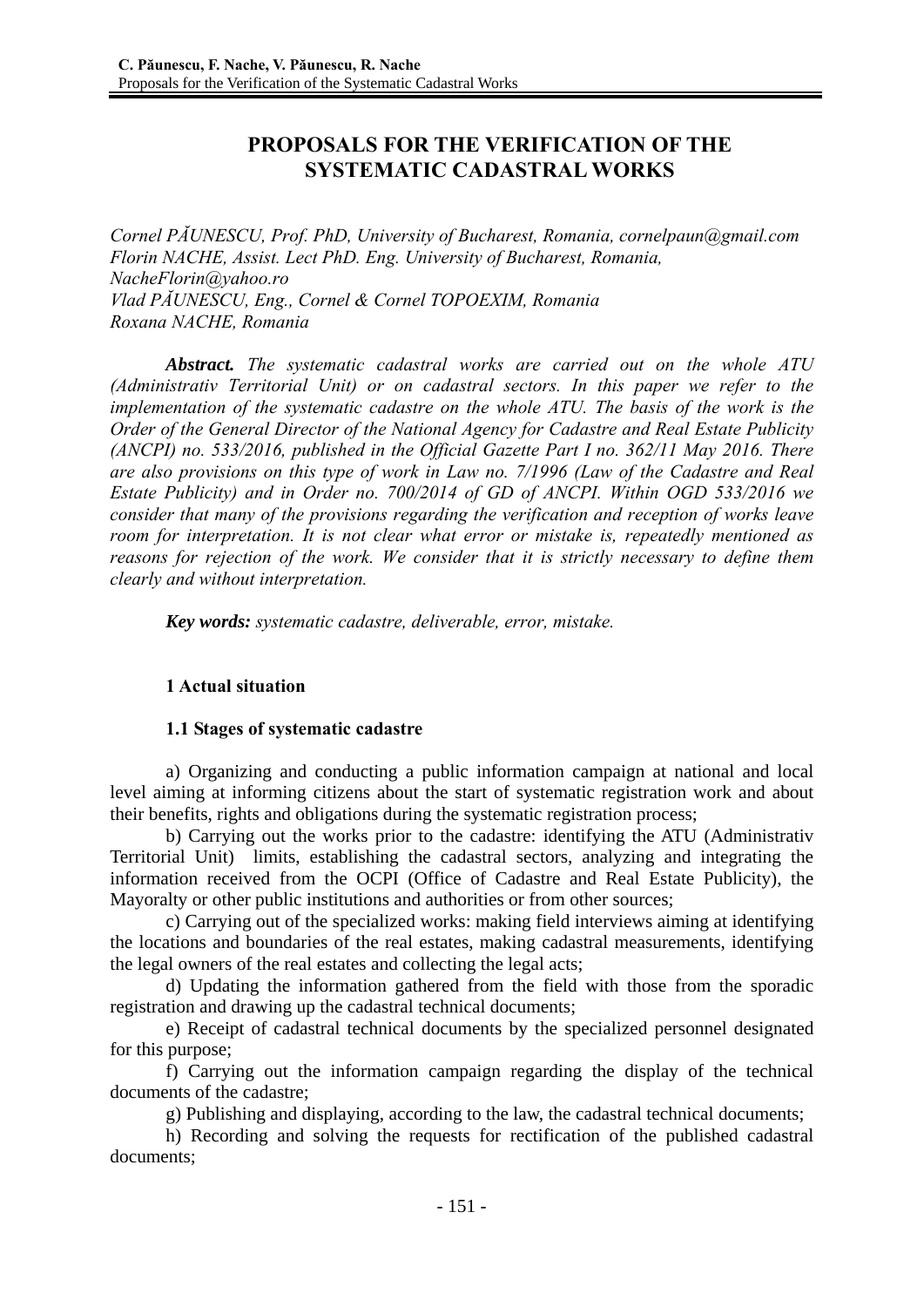i) Updating the technical documents of the cadastre, following the settlement of the rectification requests and following the integration of the sporadic works registered during the publishing period;

j) Closing of the systematic cadastral works, for the registration in the land book, the opening of the new land books and the closure of the old records by an order of the General Director of ANCPI, published in the Official Gazette, Part I;

k) Communication under the terms of the law, of the land book extract for information and of the extract of the new cadastral plan;

l) Archiving the documents underlying the registration of the real estates in the integrated cadastre and land book system;

m) Issuance by the notary public, under the terms of the law, of the certificate for the registration in the land book of the holders as owners.

### **1.2 Deliverables**

Deliverable 1 - Preliminary Report

Deliverable 2 - technical documents of the cadastre - copy for publication

Deliverable 3 - technical documents of the cadastre - final copy

### **1.2.1 Preliminary Report**

The preliminary report is verified by ANCPI and the data submitted by the provider are verified. In the preliminary report, the performer presents the way the data from the OCPI and the Mayoralty were taken over, how they were integrated and if they correspond to the real situation.

### **1.2.2 Cadastral technical documents - copy for publication**

It has three stages:

#### **Stage 1**

In this stage, all the files submitted (ID.cgxml and ID.pdf / ID-Cn-Um-Rp.jpg associated) are verified from the point of view of the structure/consistency and of the topological rules compliance.

If a percentage greater than or equal to 10% of the total files submitted shows errors, the entire delivery is considered not submitted. In this case, a minutes of the findingst shall be drawn up, containing the list of the verified real estates and the motivation of the rejection with an indication of the identified errors.

If less than 10% of the total files submitted are faulty, the receiving personnel asks the provider to repair the wrong files, which are annex to the minutes of the findings. After solving the reported problems, either only the corrected files, either the cadastral sectors whose files have been affected by errors are re-submitted, on a case-by-case basis.

The provider corrects the erroneous files within 10 days of the receipt of the minutes of the findings. Otherwise, the entire delivery is considered as not being submitted, and the contractual provisions will apply.

At the end of the first stage, the interim report states that the files are correct in terms of the structure/consistency and the observance of the topological rules, with the observation that the topological analysis of the real estates which are at the limit of the cadastral sectors, ATU or county is subsequently carried out by the OCPI staff.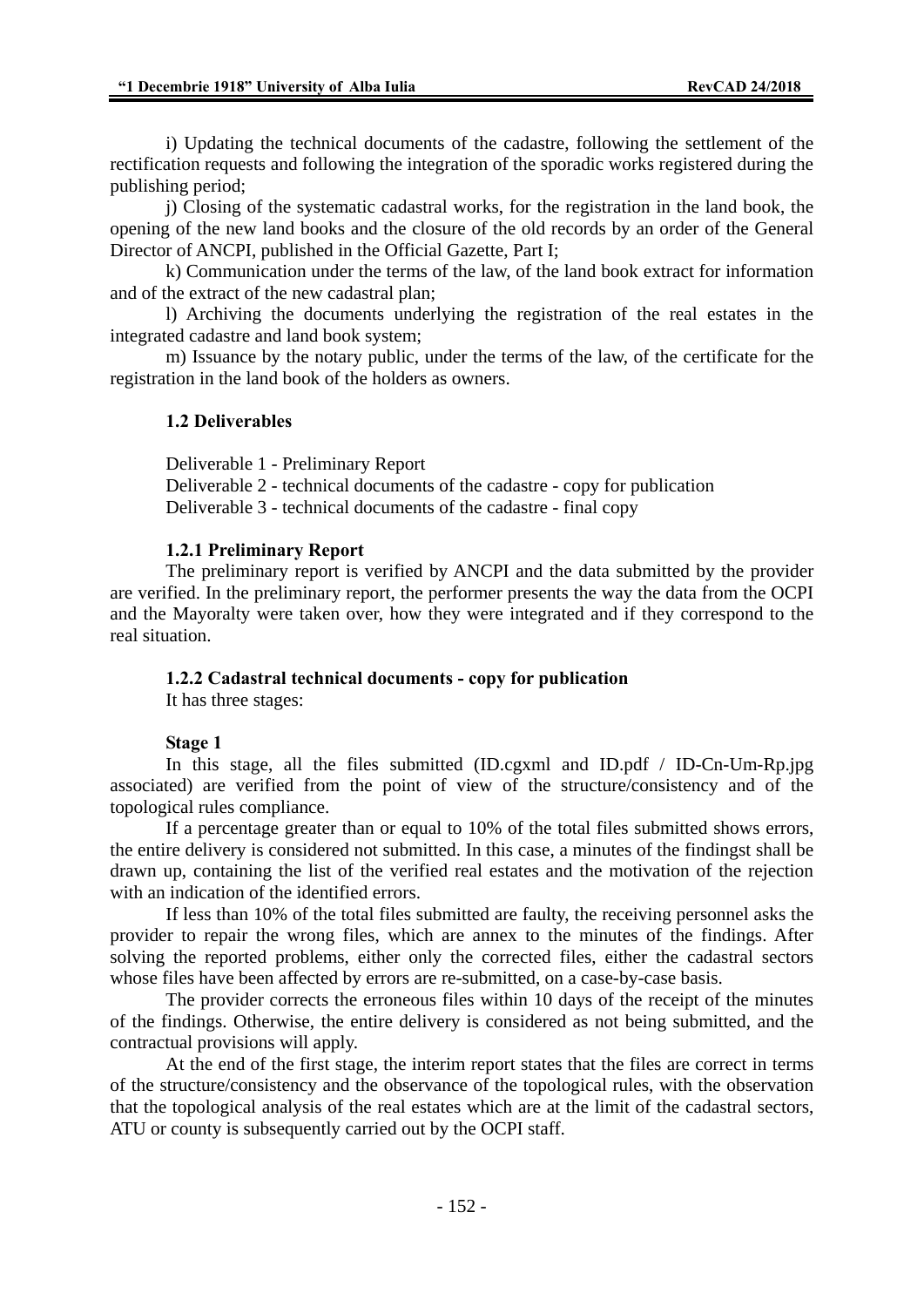### **Stage 2**

The provider submits to OCPI the rest of the deliverables in digital format only.

At this stage is verified the correctness of the integration, of the information and data obtained from the OCPI, the mayoralties, other institutions and the holders, with the data obtained from the fieldwork.

It is verified the correctness of the data of the .cgxml files and if the data in .cgxml files are properly included in the other deliverables. It is checked also the other components of the delivery: the Technical Memo with description of the work carried out, Internal Quality Control Report, etc.

The total number of real estates within a delivery (TN) is the number of land-based real estates with or without construction (which is equal to the number of .cgxml files of the delivery) plus the UI (Individual Unit) number of the condominium constructions of the respective deliverable.

The total number of real estates to be verified (N) consists of  $N1 + N2$ , where:

 $-N1$  = the number of real estates containing information in Part III of the land book (in this case, the list of real estates to be verified will consist of all the real estates containing information in Part III of the land book), of the total of the real estates delivered (NT);

- N2 = 10% of the TN-N1 (in this case, real estates containing information in Part III of the land book will not be part of the verified property list).

If errors are found to be equal to or greater than 20% of the total of the verified real estates (N), the entire delivery shall be deemed not to be submitted and the provisions of the contract will apply.

In this case, a minutes of the findings shall be drawn up, containing the list of the verified real estates and the motivation of the rejection with an indication of the identified errors.

If errors are found to be less than 20% of the total of the verified real estates (N), a minutes of findings, accompanied by the list of the verified real estates and the report of errors found, to be transmitted to the provider, shall be drawn up.

The provider shall correct the errors within 15 days of the communication of the minutes of findings.

If, when verifying the data from the files re-submitted by the provider, they are found to contain further mistakes, the personnel receiving the work draws up a minutes of the findings together with the list of the verified real estates and the report of the errors, which is transmitted to the provider. The provider shall correct the errors within 10 days of the communication of the minutes of findings.

If the data from the files re-submitted by the provider are verified and it is found that they still contain mistakes, the work is nd the entire deliverable is considered as not submitted and the contractual clauses shall apply.

At the end of this stage, when the verified data are error-free, the interim report for stage 2 shall be drawn up and the provider will be notifdied in writing to submit the deliverables in analog format as indicated in the table of deliverables in section 3.3.5.2.

## **Stage 3**

When stage 2 is passed and acceptance is given, stage 3 is just printing the documentation for publication.

## **1.2.3 The technical documents of the cadastre - final copy Stage 1**

The provider submits the entire delivery in digital format.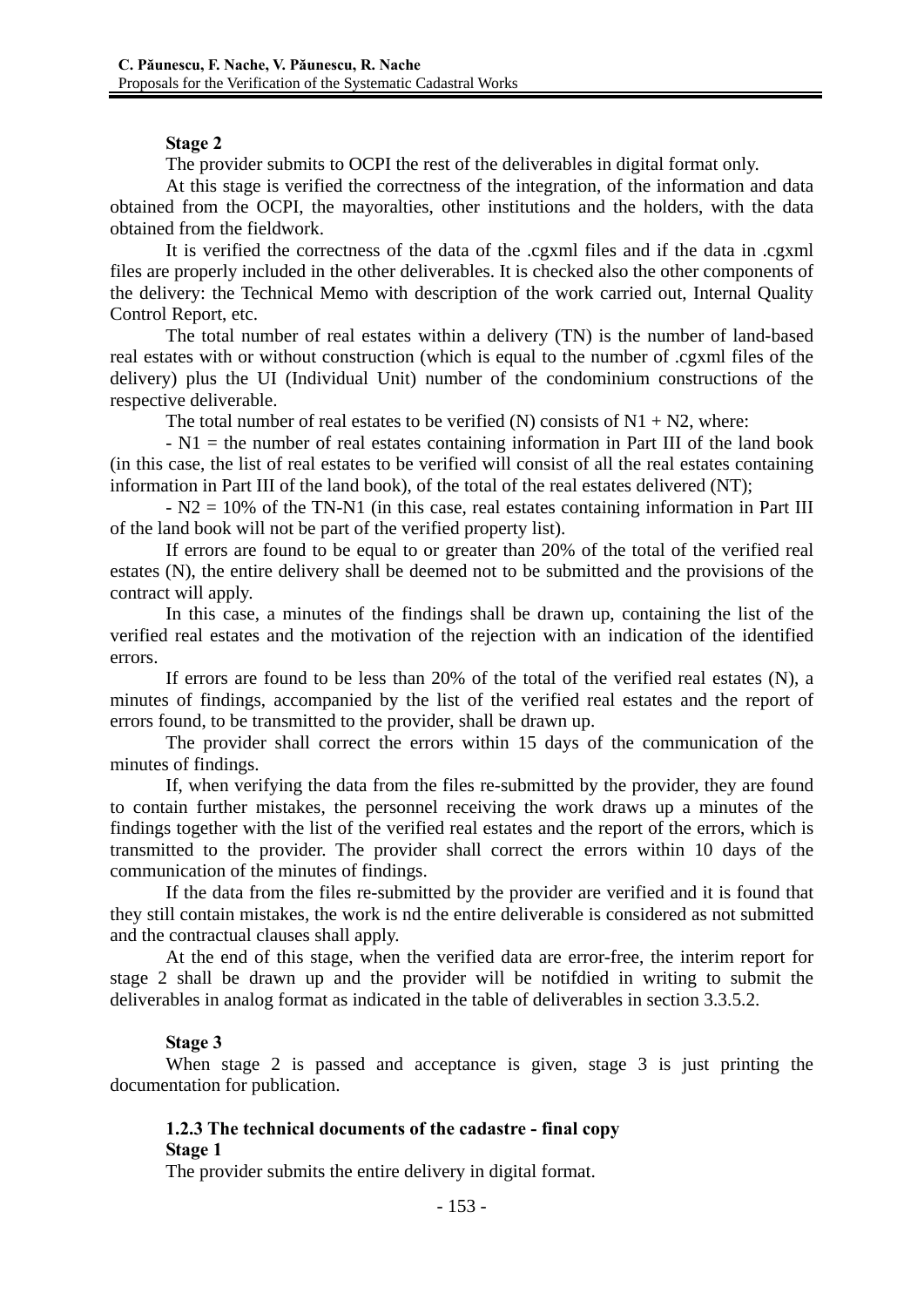The OCPI verifies whether the data update is properly integrated into the deliverables.

All real estates whose data has been modified following the settlement of the rectification / appeal requests are verified.

If errors are found to be equal to or greater than 20% of the total real estates verified, the entire delivery shall be considered as not submitted and the contractual provisions shall apply.

In this case, a minutes of the findingt shall be drawn up, containing the list of the real estates verified and the motivation of the rejection, with an indication of the identified errors.

Where a percentage of less than 20% of the real estates verified contains erroneous data, a minutes of findings, accompanied by the list of the real estates verified and the report of errors found, to be transmitted to the provider, shall be drawn up.

The provider shall correct the errors within 15 days of the communication of the minutes of findings.

In the event that, when checking the data from the files re-submitted by the provider, it is found that they still contain mistakes, a minutes of findings, accompanied by the list of real estates verified and the report of errors found to be transmitted to the provider, shall be drawn up. The provider shall correct the errors within 10 days of the communication of the minutes of findings.

In the case when the data from the files re-submitted by the provider are verified, they still contain mistakes, the work is rejected and the entire delivery is considered as not submitted and the provisions of the contract shall be applied.

When the delivery is complete and free of errors, the interim report for Stage 1 shall be drawn up and the provider shall be notified in writing to submit in analog format the deliverables, as set out in the table referred to in section 3.3.5.2.

#### **Stage 2**

When stage 1 is passed and the acceptance is given, stage 2 is just printing the documentation for publication.

### **2. Problems identified at the reception of deliverable 2, stage 2**

#### **2.1 Errors at deliverable 2**

From the content of the deliverable 2, stage 2, it results: *If errors are found to be equal to or greater than 20% of the total real estates verified (N), the entire delivery is considered as not submitted and the provisions of the contract shall apply.* 

*In this case, a minutes of the findings shall be drawn up, containing the list of the real estates verified and the motivation of the rejection with an indication of the identified errors.*

OGD 633/2016 does not show anywhere what is the error. For this reason, each inspector or registrar, member in the verification committee, may be mistaken for anything that seems to him.

## **2.2 Errors at deliverable 3**

As in the previous case, after settling the complaints, the provider must update the data. From the content of deliverable 2, stage 2, it results:

*The provider submits the entire deliverable in digital format. OCPI verifies whether the data update is properly integrated into the deliverables.*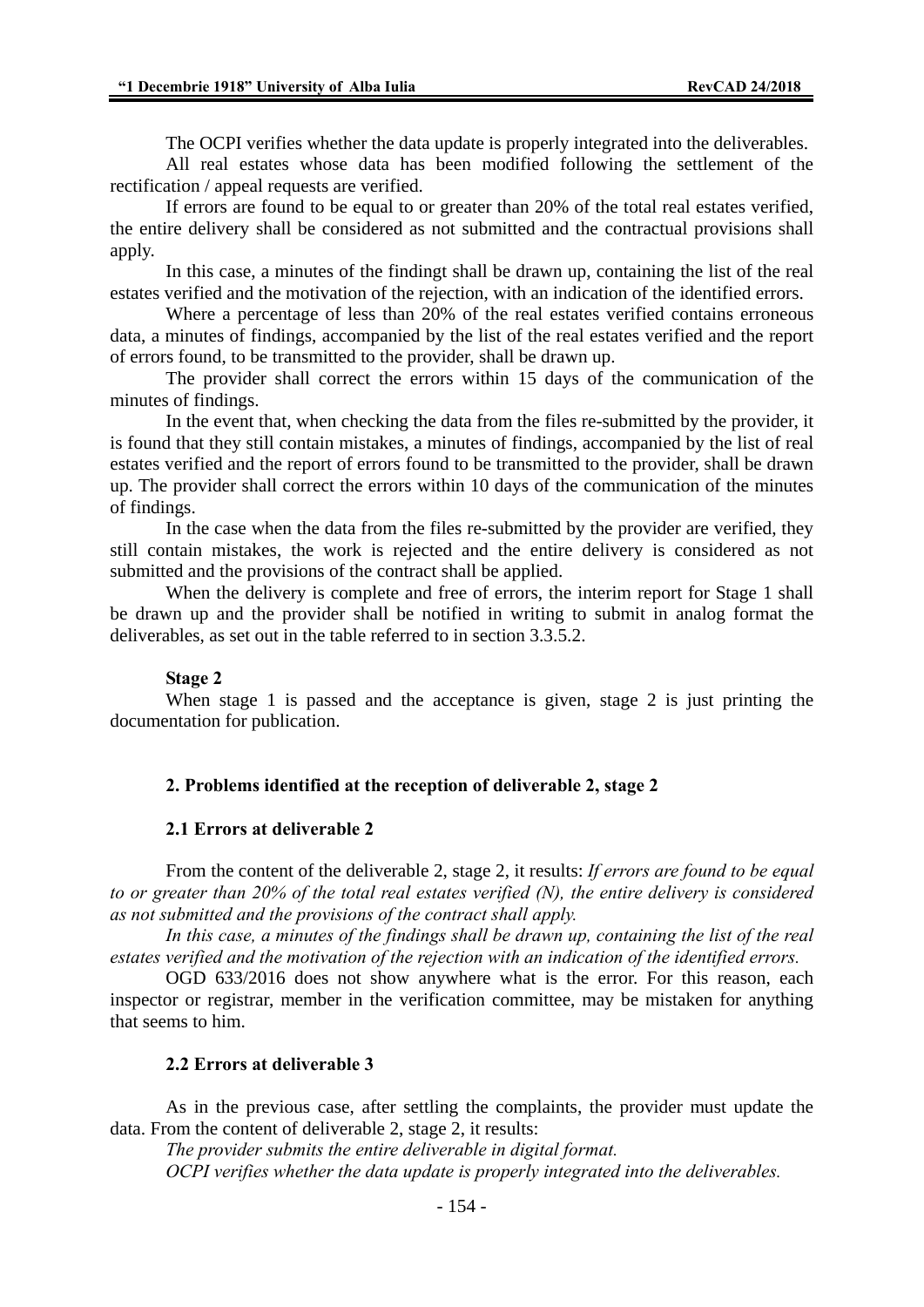*All the real estates whose data have been modified following the settlement of the rectification / appeal requests are verified.* 

*If errors are found to be equal to or greater than 20% of the total real estates verified, the entire delivery shall be considered as not submitted and the contractual provisions shall apply.* 

*In this case, a minutes of findings shall be drawn up, containing the list of the real estates verified and the motivation of the rejection with an indication of the identified errors.*

Even here is no explanation of what the error is.

## **3. Proposals to remedy the actual situation**

## **3.1 Circumstances:**

The technical specifications do not distinguish between substantive errors and material errors, although the consequences between them are extremely different.

It has come to the very serious situation in which, for simple formal issues, works are rejected as not submitted.

Moreover, in the specifications the language is not unitary, using, as the case may be, the terms "error" or "mistake" as if it were the same.

For these reasons, it is necessary to supplement / correlate the terms used in the technical specifications.

In the verification procedure, in the Minutes of Findings and in the Verified Files Report, the OCPI representatives shall analyze the Substantive Errors and Material Errors distinctly, stating in detail the reasons for the finding of each of them and the article in the violated law / rule.

In the Verified Files Report, instead of the Comments column, two columns shall be inserted: one called SUBSTANTIVE ERRORS, the other called MATERIAL ERRORS.

Only substantive errors will be considered when the percentage of 20% of the real estates verified are analyzed, which may result in the rejection of the documentation or the request for completion.

Thus, in the specifications for all the paragraphs referring to the verification procedure, the phrase "substantive errors" or "material errors" shall be explicitly mentioned instead of "errors" or "mistakes" and the procedural provisions shall be completed with references aiming at qualifying the type of error.

## **3.1.1 Material error**

The material error may consist of the mistaken mention resulting from the recording activity in a procedural act as an instrumentum. The material error is evident when it results from comparing what was wrongly recorded with the data contained in the technical or legal documentation or the actual act in which the material error occurred.

It is also a material error, the lack of a mention or the signature of the provider / owner from the real estate sheet, as long as such deficiencies do not have substantive consequences concerning the essential technical or legal characteristics of the real estate, as they can be completed at any time at the simple request.

Obvious material errors can be corrected by the person who drafted the document, at the request of the person concerned or ex officio.

*According to art. 281 Cpc, correction of decisions may be made on mistakes about the name, quality and claims of the parties or those of the accounts, as well as any other material mistakes occured in a decision.*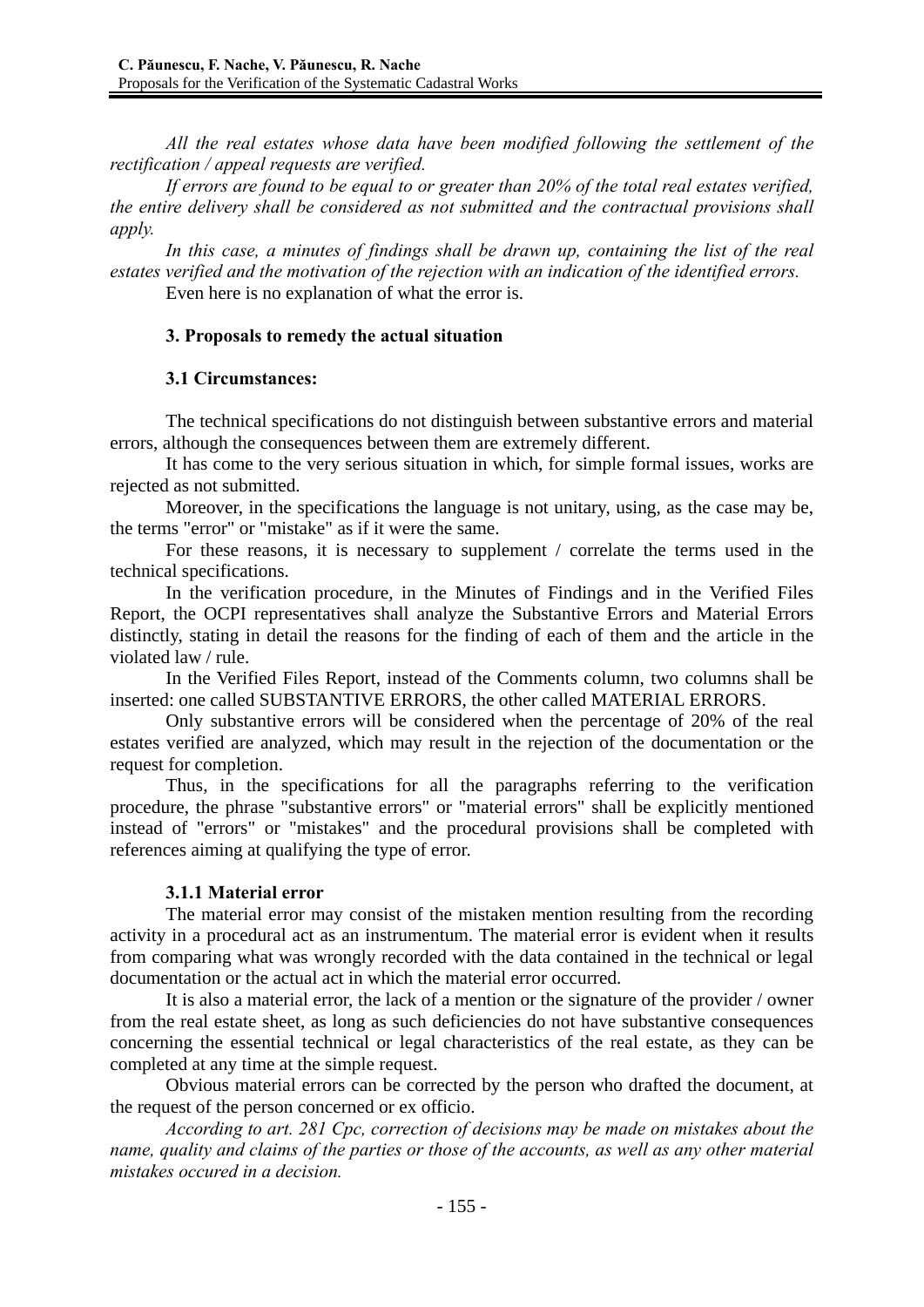*Also, according to art. 196 paragraph 2 Cpc: (...) the lack of signature can be covered throughout the course of the trial before the first instance. If the lack of signature is claimed, the applicant who is missing at that term will have to sign the application at the latest at the next following term, being notified in this respect by summons.* 

*According to art. 221 of Order 700/2014 (2) it constitutes a material error any inaccuracy contained in an entry in the land book or in the conclusion which does not produce any substantial effect, namely does not affect the existence, the extent or the opposability of the registered right, of the fact, or the legal relationship.* 

#### **Material errors examples:**

- misspelled items in the data sheet such as: a letter from the holder's name, the wrong address, the wrong PNC - if they can be found correctly in the IC copy;

- the wrong name of an act (instead of a notarial act, administrative act or vice versa);

- wrong written number or date of the act (instead of 13, No. 133 or instead of 12.04.2017 - 12.05.2017);

- the inconsistency between the number of the parcel or plot in the documentation and in the property documents;

- inconsistencies between the categories of use in the acts and in the documentation;

- the real estate property sheet not signed by the provider.

Material errors are not counted in the percentage of the real estates verified, which may result in the rejection of the documentation, but once their existence was found, the verification committee will communicate the observations and ask the provider to make the correction / completion.

Material errors will be corrected / complemented by the providers within the term allocated through specifications for correction of the substantive errors, following the procedure described in the specifications.

If, after the deadline has been met, the provider does not correct / complete the material mistakes notified, they are automatically added to the number of substantive errors and follow the regime applicable to them according to the specifications.

### **Situations that are not errors attributable to the providers.**

*Inaccuracies in the documents of the holders of the real rights:*

There are circumstances that are independent of any acts or facts of the providers that concur to keep errors in the documents attached to cgxml files.

In the procedure for the implementation of the systematic cadastre, insofar as such errors are corrected by the owners of the real estates, it is possible that the provider integrates all the corrected documents as well.

But, if the owners do not perform the necessary procedures to correct the errors, they will be included in the .cgxml files in the comments section without being imputable to the providers - nor counted in the number of errors that can concur to the rejection of the work.

#### *Examples:*

- property titles / property acts that contain name errors, plot/parcel identifiers;

- absence in the property titles/property acts of the number of the sector, plot, parcel,

etc.

- the surface of the acts is different from the one resulting from the measurements;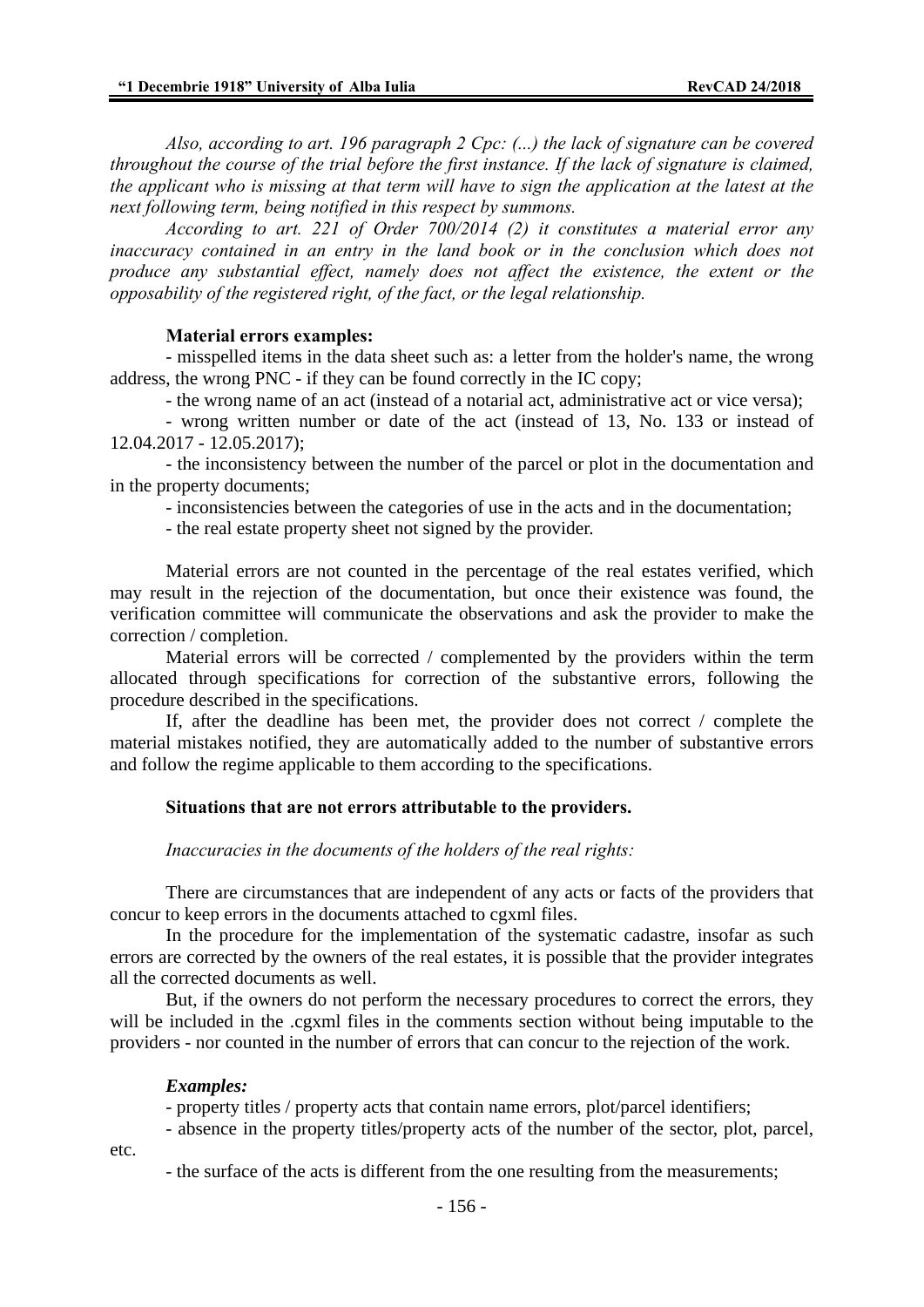- the category of use or the destination of the real estate are mistakenly mentioned in the legal acts of the holders, in the evidence of the Mayority, etc.

- lack of signature of the holder or other occupant (excepting the owner) of the data sheet;

- the data sheet is not signed by all the owners (some people are missing from the country / locality;

- the difference between the area mentioned in the data sheet and the one resulting from the measurements - there are circumstances in which, after the data sheet was signed by the owner, the surface resulting from the measurements differes from the one initially mentioned by the Mayority;

- the attestations/certificates issued by the Mayority, etc. are incomplete or contain inaccuracies.

Other circumstances that are not errors of the provider:

There are other circumstances that are independent of any acts or facts of the providers that lead either to the incomplete/apparently incomplete documentation of some real estate/cgxml files.

Other circumstances, which are generic, not exhaustively defined, cannot be added to the percentage of the real estates verified, in relation to which a work submitted can be rejected/required to be completed:

### *Examples:*

- the scanned documents are not attached to the .cgxml files when they are already in the archive by the cadastre offices (property titles, other legal acts, scanned or converted land books);

- there is no error in the fact that the technical documents of the cadastre are incomplete or contain inaccuracies, if they result from the failure to communicate by the OCPI / Mayorities etc. the documents, attestations, extracts from the evidences about the real estate, or from not granting the access to the databases etc. required for drafting the documentation;

- it is not an error that the attached documents are not legalized / conformed - as long as OCPI / Mayority did not fulfill their obligation to legalize / make them comply.

- there is no error in the inaccuracies caused by the non-participation in the cadastral works of the Mayorities' or holders' representatives, or in the case when they do not present the documents held on the real estate and its owners;

- there is no error to keep all or part of the previous legal acts in the attached documents in the folders, and not just the last act;

- there is no error the non provision in the plan of a construction if that construction has no foundation or is built after the measurements have been made. If the construction was built after completion of the measurements and has a construction permit, it will be entered in the LB, based on the building permit and the the minutes of reception;

- it is not an error not to foresee a real right or a new task, not previously registered in the LB, in the absence of an express legal justification;

- the errors in the owner's declaration are not imputable to the provider. The owner gives the statement on his own responsibility. He also encloses a copy of IC and the attestation issued by the Mayor that are recorded in the cgxml file. The provider can only be responsible for the correct completion of the .cgxml file and of the "Technical Documents of the Cadastre", not for third-parties' statements.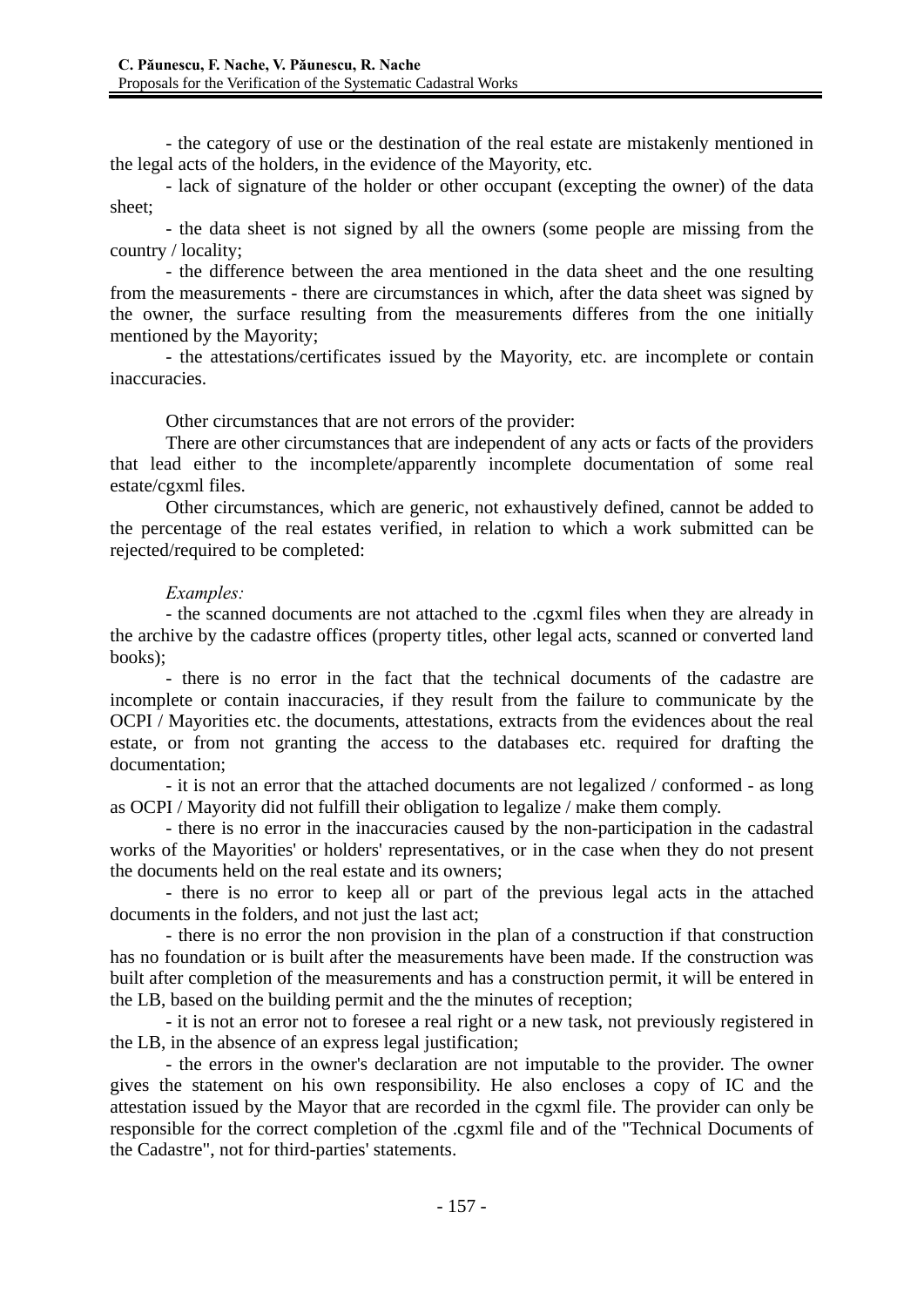## **3.1.2 Substantive error:**

The wrong registering in the technical documents of the cadastre of some essential information about the real estate: the limits of the real estate established in breach of the allowed margin of error allowed by the technical norms, the wrong specification of the cadastral sector, the wrong specification of the real estate's position towards the locality, the wrong specification of the real rights, the non specification of (all) the holders of the quotas from the real right of ownership of the property, the lack of mentioning some of the tasks enunciated in the land book that encumbers the property.

### *Examples of substantive errors:*

- wrongly determination of the position and dimensions of the real estate / in breach of tolerance admitted;

- the property sheet not signed by the owner;

- non-registering the existing tasks in the land book;

- the quotas in which the good is held are not foreseen or are wrongly calculated / written;

- omission, in the plan, of a construction identified at measurements that has a foundation;

- absence of individual units surveys in condominium constructions.

## **3.2 Procedure for on-site verification of the position of the points and of the works of the systematic cadastre:**

In terms of the on-site verification, it is stipulated in Art. 322 paragraph 1 of Order 700/2014, without specifying the procedure as such.

## *In this regard, we propose the Specifications to be completed with the following:*

Verification on the ground must be carried out within two months from the completion of the field works by the provider.

The verification must be carried out both in the presence of a representative of the provider and of the owners of the real estates.

Prior to the start of the verification, OCPI must identify, beforehand, the real estates to be verified, estimate the volume of the measurements, and make a timetable of the verifications, on days, and transmit it to the provider at least 5 days before the start of the verification.

Field verification is done by determining the coordinates of the characteristic points of the real estates and constructions. The coordinates of these points are obtained from the measurements' processing and compared with the coordinates delivered by the provider.

As to the errors that can be found during the technical verification, the following clarifications are required:

The technical verification of the position of the points consists in the creation of a comparative table with the coordinates of the points obtained by the provider and verified by OCPI.

The points verified must be materialized and stable over time in order not to have the situation where the provider measured one point and the verifier another.

The difference between the two sets of coordinates must be below the precisions required in the technical specifications in Chapter 3.3.2.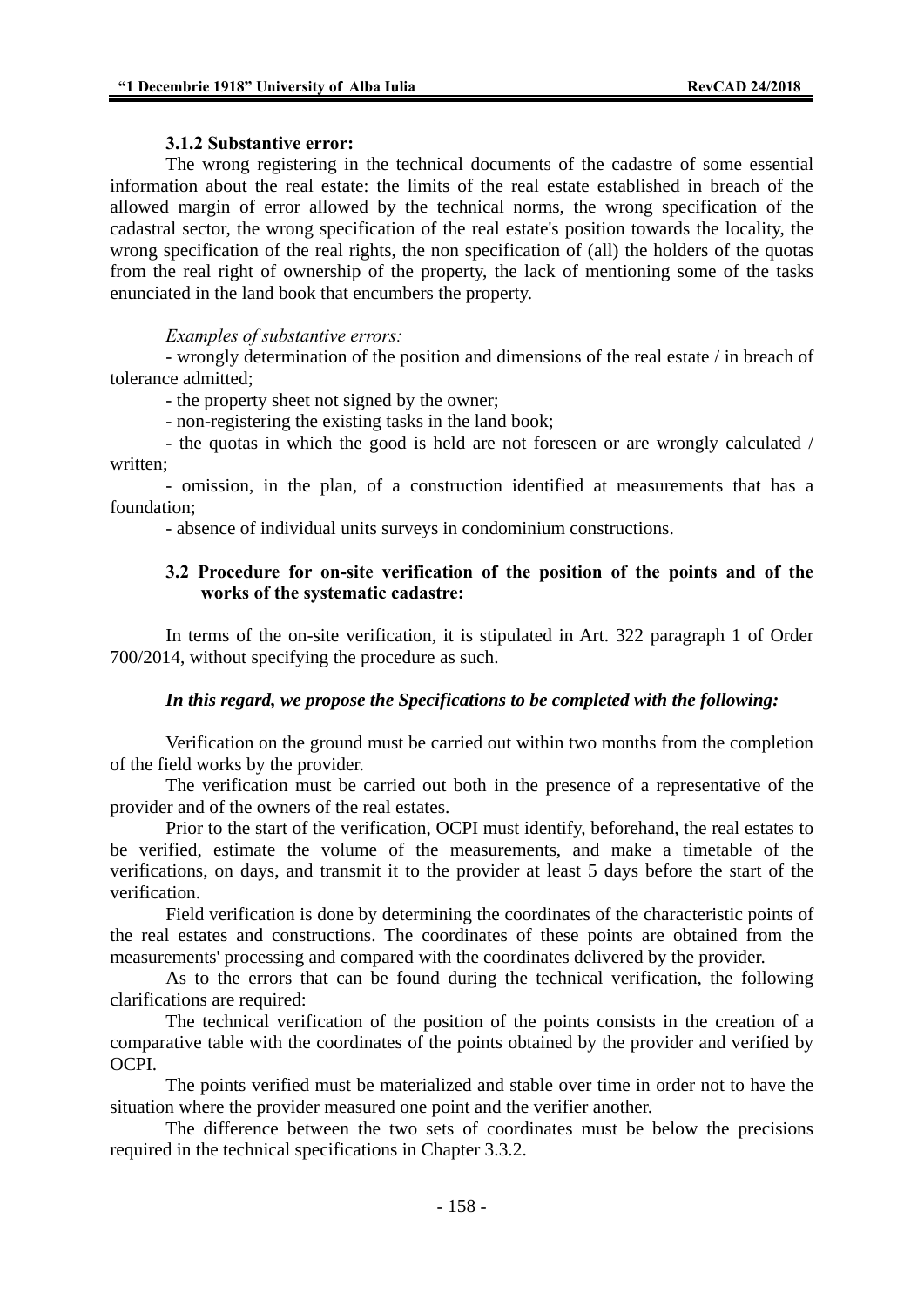*3.3.2. Identification of the boundaries of the real estates* 

*The precisions to be ensured are those corresponding to the plan, scale 1:5000, for the extraurban area and the scale 1:2000 for the intraurban area.*

These precisions are calculated with the formula  $P = N * e$ 

In which:

- **P** is the precision;

- **N** is the denominator of the plan's scale;

- **e** is the reading error on the plan and has the value +/- 0.2 mm - +/- 0.3 mm (the eye cannot distinguish better).

From here results the precision:

 $-$  +/- 0.4m - +/- 0.6m for the intraurban area;

 $-$  +/- 1.0m - +/- 1.5m for the extraurban area.

The difference between two points determined by two operators may be a maximum of 0.80 - 1.2 meters in intraurban area and 2 - 3 meters in extraurban area.

## *Here again we have to define what is difference in absolute coordinates and relative coordinates.*

The difference in absolute coordinates can only be compared if a verification is made on the geodetic network points.

It is possible for the performer to use the total station in traverses or networks restricted on points of the state geodetic network, when the verifier has used the ROMPOS (Romanian Position Determination System) technology. There is a difference between these two systems, another one in each area of the country. For this reason, the comparison of absolute coordinates is a mistake.

The verification must be made in relative coordinates, ie it must be determined if between two points measured on one property the distance from coordinates, measured with the total station and with ROMPOS, is the same (the difference is within the tolerance).

The measurement with ROMPOS technology is not very accurate. ROMPOS measurements in intraurban areas can be greatly disturbed by external factors because GNSS receivers can make errors in many cases:

- measurements with the receiver attached to a construction;

- measurements with the receiver under the trees;
- measurements with the receiver under the high voltage line;

- satellite geometry may be faulty at the time of the measurement;

- the signal from the satellites may be disturbed by another signal from the ground (for example, it may be a simple defective vacuum cleaner);

- the sunrise or sunset of a satellite may induce a negative effect on the position.

These are just a few of the errors that can occur. For this reason, any verification with the ROMPOS technology must be carried out at least twice at each point, in independent conditions. Otherwise, the results are questionable.

For the coordinates of the characteristic points of the real estates which do not fall within the tolerances accepted as a result of the on-site verifications, it shall be drawn up:

- a technical memorandum setting out the procedure by which these coordinates have been determined, the method of compensation of the measurements, the way of obtaining the final coordinates, the measurement precisions (both relative and absolute precision) and the precision indicators of the compensation;